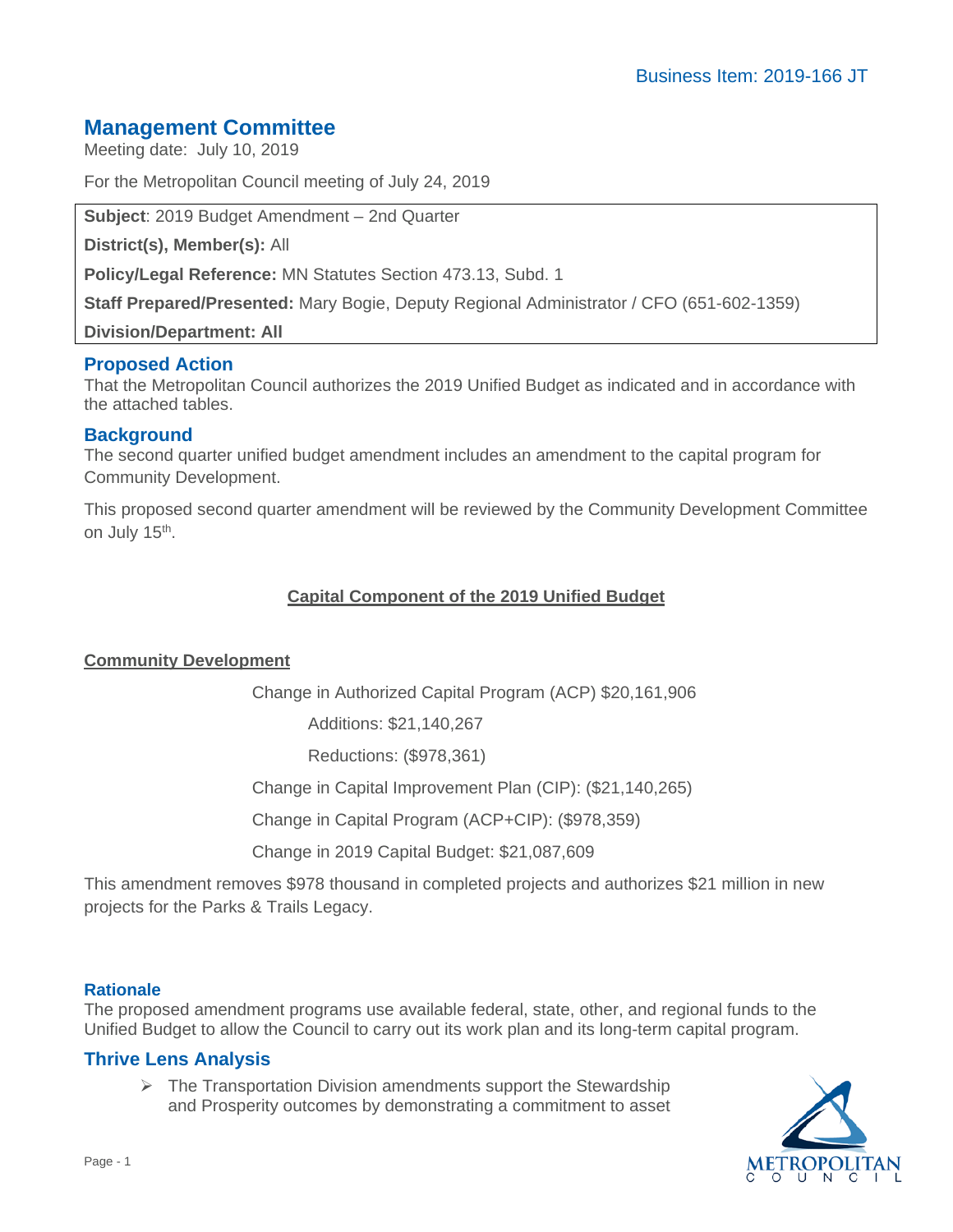preservation, assessing future needs and through strategic investment in regional infrastructure

- $\triangleright$  The Community Development Division Livable Communities amendments support the Equity outcome by investing in a mix of housing affordability and producing or preserving more affordable housing along transit corridors.
- $\triangleright$  The Community Development Division Parks amendments address the Livability outcome by providing access to natural resources for healthy exercise.

## **Funding**

Funding for the capital program amendments come from new federal, local funding and from available uncommitted regional bond authorizations.

The following table summarizes the regional transit bonding authority committed to authorized projects. The remaining authority will be committed to planned projects in future amendments.

### **Fiscal Impact**

The capital budget has no impact on regional taxpayers.

## **Known Support / Opposition**

None

### **Attachments**

Table 11: 2019 Community Development Parks and Open Space – Amended July 24, 2019

Community Development Committee Business Item – July 15, 2019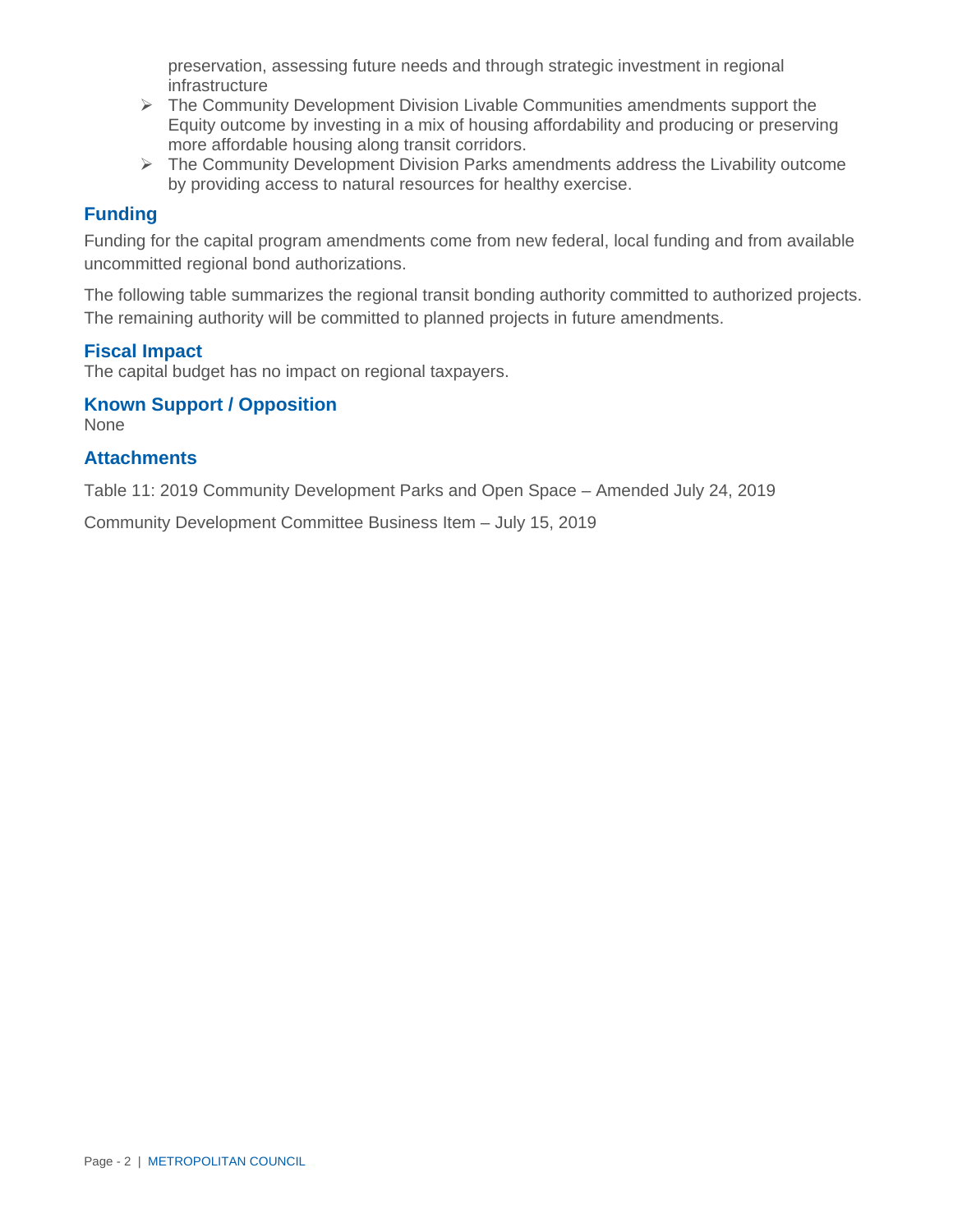# **Community Development Committee**

Meeting date: July 15, 2019

For the Metropolitan Council meeting of July 24, 2019

**Subject**: 2019 Budget Amendment – 2nd Quarter

District(s), Member(s): All

**Policy/Legal Reference:** Minnesota Statutes, Section 85.53; Minnesota Statutes, Section 473.315, Subd. 1; Minnesota Laws 2014, Chapter 226, Section 2, Subdivision 7(b); Minnesota Laws 2017, Chapter 91, Article 3, Section 4

**Staff Prepared/Presented:** Heather Aagesen-Huebner, Director of Finance and Administration, CD and MTS 651-602-1728; Nick Hendrikson, Budget Manager, CD and MTS 651-602-1340. Abdiwahab Ali, Financial Analyst, CD and MTS 651-602-1823)

**Division/Department:** Community Development Division

### **Proposed Action**

That the Metropolitan Council authorize the 2019 Unified Budget amendment as indicated, and in accordance with the attached tables.

### **Background**

The Community Development Division passes through state and regional funds to 10 Regional Parks Implementing Agencies. Funds are managed through grant agreements once the Council brings funds into the Authorized Capital Program.

The Parks and Trails Legacy Fund (Legacy) was established in 2008 through an amendment to the Minnesota Constitution that increased the state sales tax by three-eighths of one percent through 2034. 14.25% of the revenue raised by the sales tax increase is allocated in odd-numbered years to support parks and trails of regional or statewide significance.

Legacy funds for the Metropolitan Regional Parks System are distributed to the Agencies according to a formula set in Minnesota Statute, section 85.53. By law, 10% of each year's appropriation is set aside for land acquisition. The remaining 90% is distributed as follows:

- 45% is based on each Agency's relative share of the most recent Operation and Maintenance distribution;
- 31.5% is based on each Agency's relative share of the most recent population estimate in the metropolitan area; and
- 13.5% is based on each Agency's relative share of non-local visits based on the Council's most recent user visitation survey.

The land acquisition set aside for SFY 2020 is \$1,981,900 and Agency shares total \$17,837,100. Legacy shares allocated to each agency can be found in the table below. This amendment authorizes SFY 2020 allocations and a Council match on the land acquisition set aside. The 2021 allocations will be included in the Council's second quarter 2020 budget amendment.

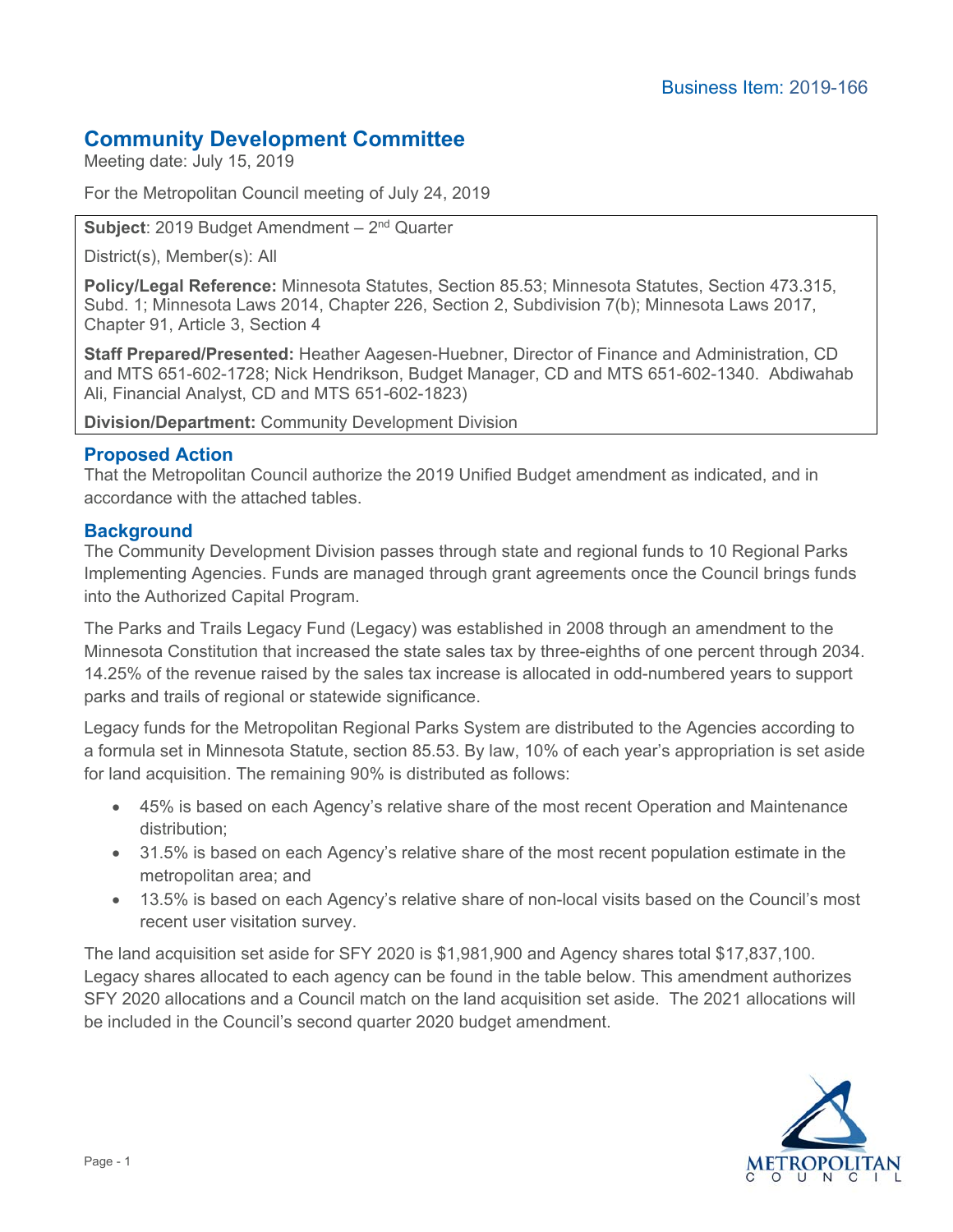|                                   | <b>SFY 20</b> | <b>SFY 21</b> | <b>SFY 20-21</b> |  |  |
|-----------------------------------|---------------|---------------|------------------|--|--|
| <b>Agency</b>                     | Legacy        | Legacy        | Legacy           |  |  |
| Anoka County                      | \$1,666,802   | \$1,705,321   | \$3,371,798      |  |  |
| Bloomington                       | \$328,081     | \$335,663     | \$663,663        |  |  |
| <b>Carver County</b>              | \$396,488     | \$405,651     | \$801,504        |  |  |
| Dakota County                     | \$1,434,348   | \$1,467,494   | \$2,901,153      |  |  |
| Minneapolis Park & Rec. Board     | \$4,179,003   | \$4,275,577   | \$8,457,837      |  |  |
| <b>Ramsey County</b>              | \$1,485,252   | \$1,519,575   | \$3,004,609      |  |  |
| <b>Saint Paul</b>                 | \$2,523,517   | \$2,581,833   | \$5,105,065      |  |  |
| <b>Scott County</b>               | \$446,816     | \$457,142     | \$903,825        |  |  |
| TRPD/Scott1                       | \$200,263     | \$204,891     | \$405,155        |  |  |
| <b>Three Rivers Park District</b> | \$4,243,781   | \$4,341,851   | \$8,584,957      |  |  |
| <b>Washington County</b>          | \$932,748     | \$954,303     | \$1,886,833      |  |  |
| <b>Agency Shares Total</b>        | \$17,837,100  | \$18,249,300  | \$36,086,400     |  |  |

## *Capital Program*

#### **Regional Parks and Natural Resources**

#### *Administrative Adjustments / Reallocating Existing Funding*

### **Unallocated Anoka County – Project 10784**

#### **Anoka County – Coon Rapids Dam Regional Park: Visitor Center Building Improvements – Project 10924**

This amendment will administratively reallocate \$320,295 in state general obligation bonds from project 10784 to project 10924 for the design, engineering, construction of window replacements and roof improvements for the Park Visitor Center Building.

#### **Unallocated Anoka County – Project 10784**

### **Anoka County – Rice Creek Chain of Lakes Park Reserve: Improvements to Wargo Nature Center Entrance Roadway – Project 10925**

This amendment will administratively reallocate \$931,569 in state general obligation bonds from project 10784 to project 10925 for the design, engineering, reconstruction and improvements of the entrance road at the Wargo Nature Center.

#### **Unallocated Anoka County – Project 10784**

#### **Anoka County – Rice Creek West Regional Trail: Manomin Restroom Rehabilitation – Project 10926**

This amendment will administratively reallocate \$260,000 in state general obligation bonds from project 10784 to project 10926 for the design, engineering, and construction to remodel the restroom building at Manomin Park.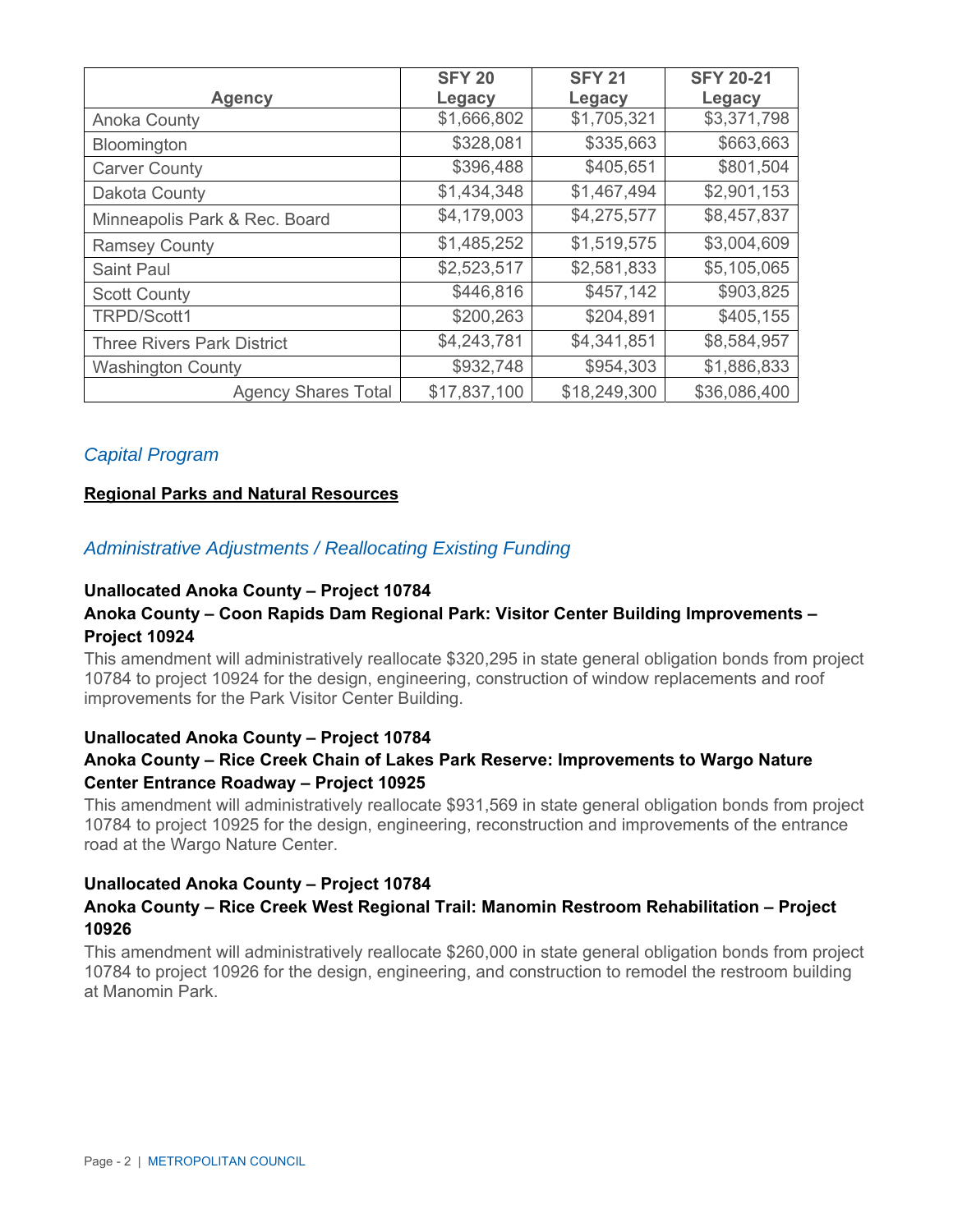## **Unallocated Anoka County – Project 10784**

### **Anoka County – Rum River Central Regional Park: Playground Replacement – Project 10927**

This amendment will administratively reallocate \$175,000 in state general obligation bonds from project 10784 to project 10927 to remove existing playground, non-compliant ADA surfacing and then design, engineer, purchase and install new playground and surfacing material and curbing.

#### **Unallocated Carver County – Project 10786**

### **Carver County – Lake Waconia Regional Park: Reimbursement for Acquisition of Property – Project 10928**

This amendment will administratively reallocate \$470,180 in regional bonds from project 10786 to project 10928 for the reimbursement of acquiring property at Lake Waconia Regional Park.

#### **Unallocated Bloomington – Project 10785**

### **Bloomington – Hyland-Bush-Anderson Lakes Park Reserve: Tierney's Woods Park Trail Reconstruction – Project 10929**

This amendment will administratively reallocate \$409,309 in state general obligation bonds from project 10785 to project 10929 for the Tierney's Woods Park Trail Reconstruction project.

### **Unallocated Dakota County – Project 10787**

## **Dakota County – Whitetail Woods Regional Park and Lake Byllseby Regional Park: Implementation of Master Plan Improvements – Project 10930**

This amendment will administratively reallocate \$1,700,033 in regional bonds from project 10787 to project 10930 for the design, engineering and the implementation of Master Plan Improvements project.

## **Unallocated Minneapolis Park & Recreation Board (MPRB) – Project 10788 Minneapolis Park & Recreation Board (MPRB) – Central Mississippi Riverfront Parks: Water Works – Project 10931**

This amendment will administratively reallocate \$1,978,496 in state general obligation bonds from project 10788 to project 10931 to design, engineer, and implement improvements at Water Works Park in the Central Mississippi Riverfront Regional Park.

#### **Unallocated Minneapolis Park & Recreation Board (MPRB) – Project 10788 Minneapolis Park & Recreation Board (MPRB) – Above the Falls Regional Park: Hall's Island and the Park on the Scherer Site – Project 10932**

This amendment will administratively reallocate \$1,471,200 in state general obligation bonds from project 10788 to project 10932 to design, engineer, and implement improvements associated with the restoration of Hall's Island and the creation of a park on the Scherer site.

#### **Unallocated Ramsey County – Project 10789**

### **Ramsey County – Long Lake Regional Park: Phased Site and Infrastructure Improvements – Project 10933**

This amendment will administratively reallocate \$1,322,153 in regional bonds from project 10789 to project 10933 for the design, engineering and construction of a joint park development project for the Prairie Picnic Area and restroom facility with the City of New Brighton.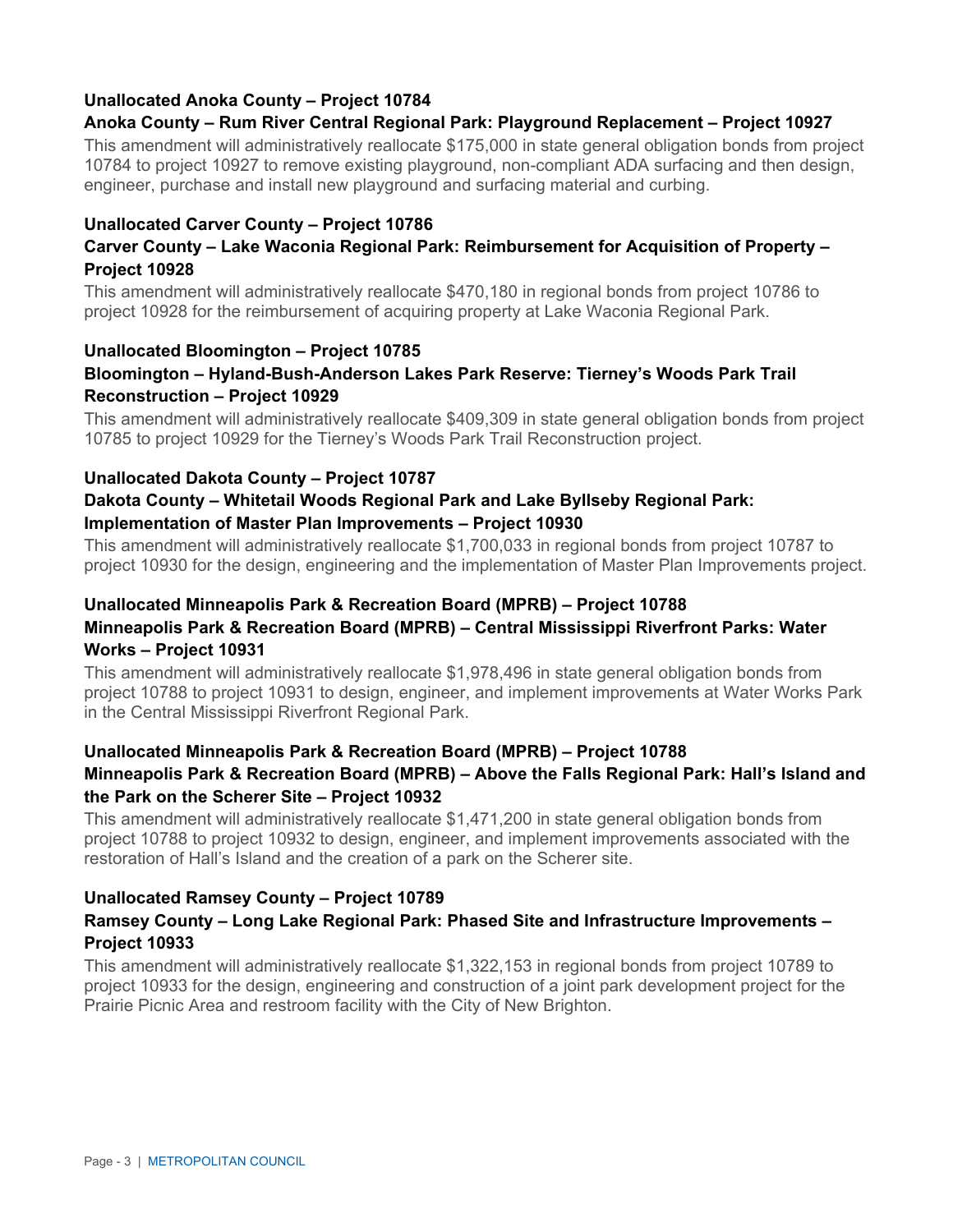## **Unallocated Scott County – Project 10790**

#### **Scott County – Spring Lake Regional Park: Lakefront Development – Project 10936**

This amendment will administratively reallocate \$237,258 in state general obligation bonds from project 10790 to project 10936 for the design and engineering through the construction phase of lakefront recreation development at Spring Lake Regional Park.

### **Unallocated Scott County – Project 10790**

### **Scott County – Doyle-Kennefick Regional Park: Reimbursement for Acquisition of Property – Project 10937**

This amendment will administratively reallocate \$355,000 in regional bonds from project 10790 to project 10937 for the partial reimbursement of Scott County's 25% share for land acquisition in Doyle-Kennefick Regional Park.

### **Unallocated Saint Paul – Project 10791**

### **Saint Paul – Phalen RP-19: Transportation Improvements – Project 10934**

This amendment will administratively reallocate \$1,590,331 in state general obligation bonds from project 10791 to project 10934 to design and construct improvements for all modes of transportation at Phalen-Keller Regional Park.

#### **Unallocated Saint Paul – Project 10791**

### **Saint Paul – Como Regional Park: Transportation Improvements – Project 10935**

This amendment will administratively reallocate \$669,890 in state general obligation bonds from project 10791 to project 10935 for the design and construction of parking lot improvements, road and intersection improvements, and associated connections at Como Regional Park.

#### **Unallocated Three Rivers Park District – Project 10792**

### **Three Rivers Park District – Lake Minnetonka Regional Park: Pavement Rehabilitation – Project 10938**

This amendment will administratively reallocate \$1,500,000 in state general obligation bonds from project 10792 to project 10938 for the design, engineering and construction up to 4.6 acres of paved parking lots, up to 1.5 miles of paved roads, and up to 22.3 miles of paved trails.

#### **Unallocated Three Rivers Park District – Project 10792**

### **Three Rivers Park District – Morris T. Baker Park Reserve: Creative Play Area – Project 10939**

This amendment will administratively reallocate \$456,652 in state general obligation bonds and \$240,182 in Regional Council bonds from project 10792 for the design and construction of a creative play area in the primary recreation area of Morris T. Baker Park Reserve.

#### **Unallocated Three Rivers Park District – Project 10792**

### **Three Rivers Park District – Silverwood Special Recreation Feature: Reimbursement for Acquisition of Property – Project 10940**

This amendment will administratively reallocate \$1,464,556 in regional bonds from project 10792 to project 10940 for the Reimbursement for Acquisition of Property for Silverwood Special Recreation Feature.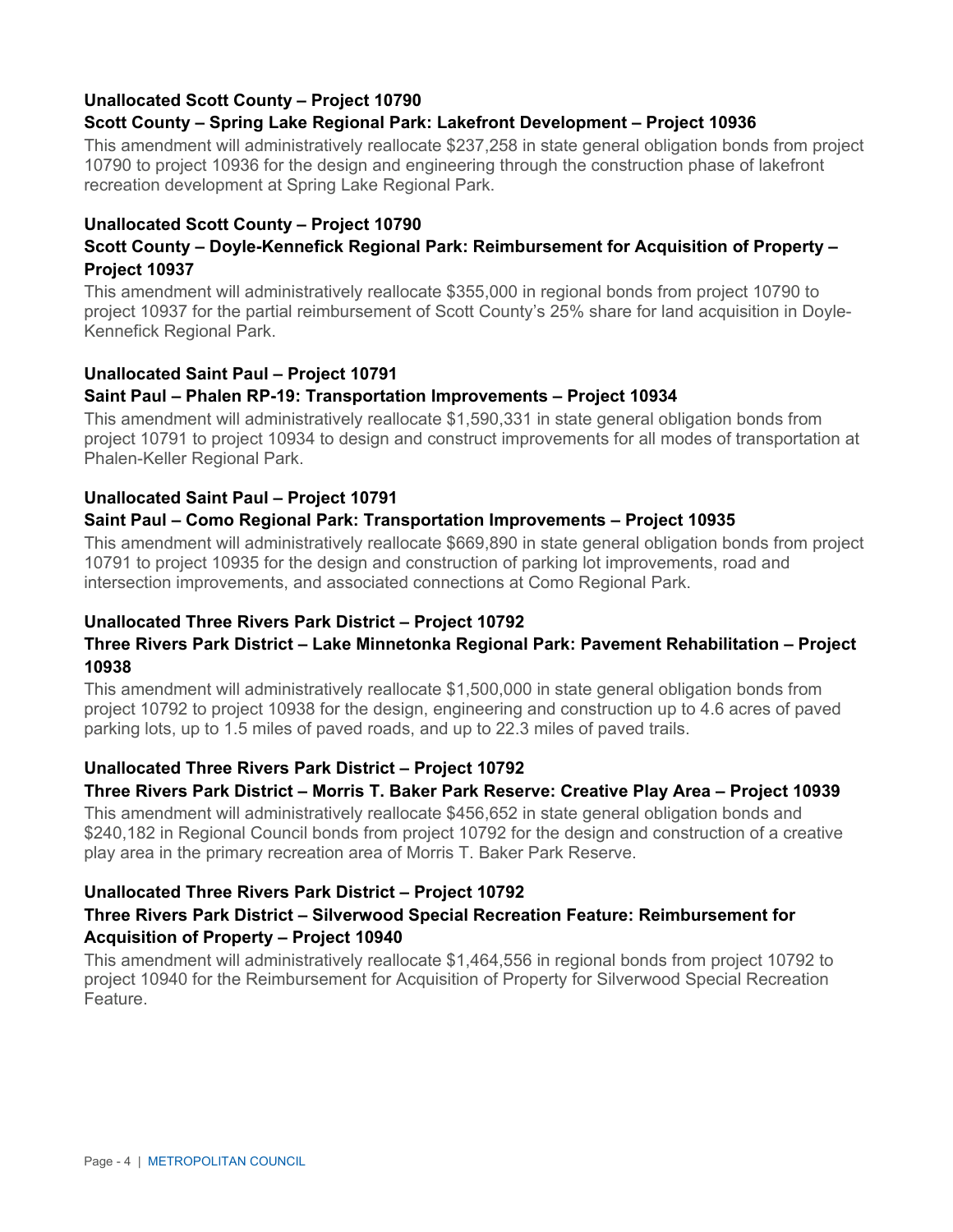#### **Unallocated Washington County – Project 10793**

### **Washington County – Lake Elmo Park Reserve: Eagle Point Trail and Access Improvements – Project 10941**

This amendment will administratively reallocate \$445,825 in regional bonds from project 10793 to project 10941 for the design and construction of a connection and access to the Eagle Point Trail along County Road13, and the design and construction of a trail head structure and kiosk in Lake Elmo Park Reserve.

### **Unallocated Washington County – Project 10793**

### **Washington County – St. Croix Bluffs Regional Park: Maintenance Building Improvements – Project 10942**

This amendment will administratively reallocate \$111,456 in regional bonds from project 10793 to project 10942 for the design and construction of improvements at St Croix Bluffs Regional Park maintenance building.

### **Unallocated Washington County – Project 10793**

### **Washington County – Lake Elmo Park Reserve: Swim Pond Recreation Area Improvements – Project 10943**

This amendment will administratively reallocate \$390,097 in regional bonds from project 10793 to project 10943 for the design of facilities located in the swim pond recreation area at the Lake Elmo Park Reserve.

#### **Unallocated Washington County – Project 10793**

### **Washington County – Lake Elmo Park Reserve: Campground Play Area – Project 10944**

This amendment will administratively reallocate \$167,185 in regional bonds from project 10793 to project 10944 for the design and reconstruction of the play area located near the Lake Elmo Park Reserve campground.

#### **Unallocated PTLF land Acquisition – Project 10703**

### **Carver County – Minnesota River Bluffs Regional Trail PAOF/HCRRA – Project NEW 10989**

This amendment will administratively reallocate SFY 2017 \$1,020,000 in Environmental and Natural Resources Trust Funds Acquisition Opportunity Funds; and \$680,000 in regional bonds match from project 10703 to project 10989 to purchase 89.81-acre of Hennepin County Regional Rail Authority property located in the City of Chanhassen for the Minnesota River Bluffs Regional Trail.

#### **Unallocated PTLF land Acquisition – Project 10702**

#### **Saint Paul – Phalen RP PAOF/McKinney – Project NEW 11201**

This amendment will administratively reallocate SFY 2019 \$130,117 and SFY 2018 \$122 in Parks and Trails Legacy Fund Park Acquisition Opportunity Funds; and \$86,826 in regional bonds match from project 10702 to project 11201 to purchase 0.89-acre McKinney parcel for Phalen-Keller Regional Park.

### **Unallocated PTLF land Acquisition – Project 10702**

#### **Saint Paul – Robert Piram Easements PAOF – Project 10907**

This amendment will administratively reallocate \$98,489 in Legacy Parks Acquisition Opportunity Fund and \$28,716 in regional bonds match from project 10907 to project 10702. The acquisition of 8 permanent trail easements for the Robert Piram Regional trail is complete.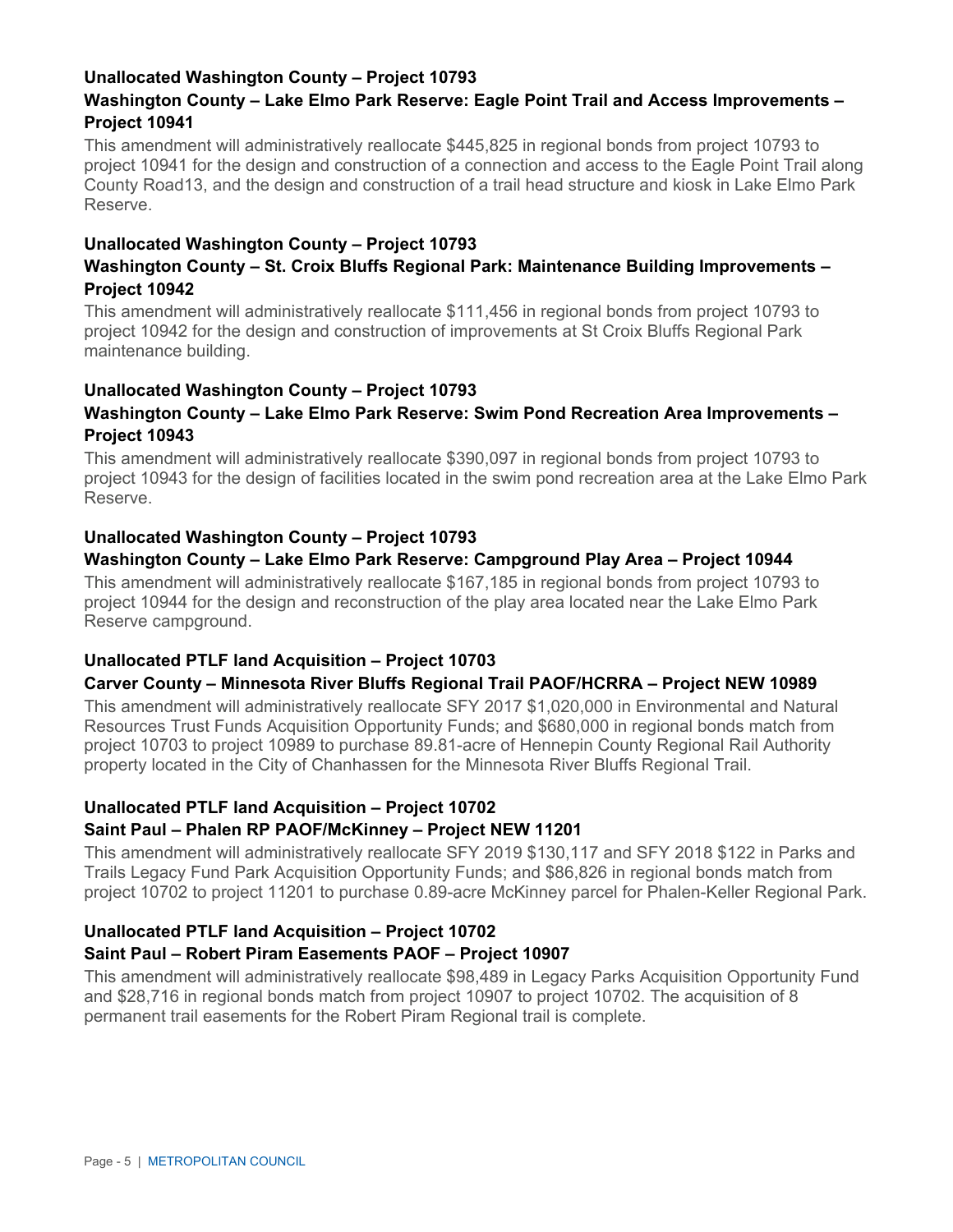## **Unallocated Ramsey County – Project 10789 Unallocated PTLF land Acquisition – Project 10702**

This amendment will administratively reallocate \$4,072 in regional bonds from project 10789 to project 10702. This adjustment is an accounting correction to move the Council Bonds to reflect the appropriate unallocated account.

## **Ramsey County – Battle Creek RP: PTLF Develop & Implement Mountain Bike Trail Master Plan - Project 10735**

### **Unallocated Ramsey County – Project 10789**

This amendment will administratively reallocate \$648 in Parks and Trails Legacy funds from project 10735 to project 10789. The development of a mountain bike trail master plan and the implementation of mountain bike trail improvements is complete.

## **Unallocated Ramsey County – Project 10789**

## **Ramsey County - Battle Ck RP- Rice Ck No Lexington Ave RT: Master Plan Revision – Project 10857**

This amendment will administratively reallocate \$29,316 in Parks and Trails Legacy funds from project 10789 to project 10857 to complete the Master Plan development.

## **Unallocated Saint Paul – Project 10791**

## **Saint Paul - Phalen RP: Master Plan Implementation – Project 10867**

This amendment will administratively reallocate \$28,560 in Parks and Trails Legacy funds from project 10791 to project 10867 to complete the design, engineering and construction of pedestrian and vehicular circulation and parking

## *Closing Projects*

## **Dakota County – Lebanon Hills Regional Park Playground in campground– Project – 10683**

This amendment will administratively reduce \$872 in regional bonds in project 10683. The Lebanon Hills Regional Park Project campground is complete and closed. The remaining Council bond balance is relinquished back to the Council.

### **Saint Paul – Phalen Regional Park – Project – 10686**

This amendment will administratively reduce \$16,478 in regional bonds in project 10686. The Phalen Regional Park Splash Pad project is complete. The remaining Council bond balance is relinquished back to the Council.

### **Dakota County– Lebanon Hills Regional Park: ADA compliant paved loop trail around Lake – Project – 10753**

This amendment will administratively reduce \$667 in regional bonds in project 10753. The ADA compliant paved loop trail around Lake project is complete and closed. The remaining Council bond balance is relinquished back to the Council.

### **Anoka County– East Anoka County Regional Trail Construction – Project – 10809**

This amendment will administratively reduce \$34,642 in regional bonds in project 10809. The East Anoka County Regional Trail Construction project is complete. The remaining Council bond balance is relinquished back to the Council.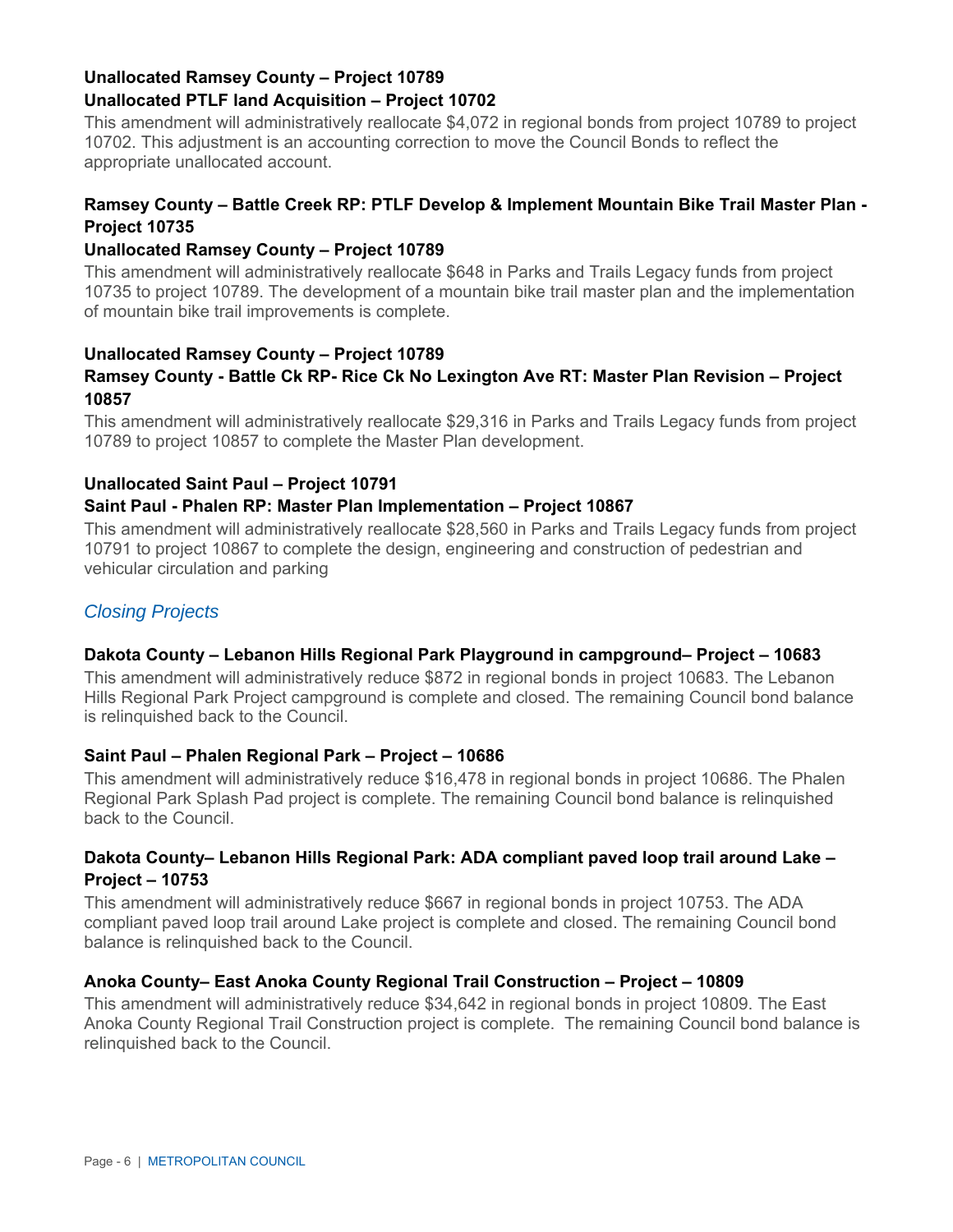This amendment closes 5 projects and removes \$978,361 from the Authorized Capital Program. These projects are complete, and all funds have been expended.

| <b>Project</b> | <b>Agency</b>        | <b>Title</b>                                                              |
|----------------|----------------------|---------------------------------------------------------------------------|
| 10683          | Dakota County        | Lebanon Hills RP: Playground in campground                                |
| 10686          | Saint Paul           | Phalen Keller RP: Splash Pad                                              |
| 10753          | <b>DAKOTA COUNTY</b> | Lebanon Hills RP: ADA compliant paved loop trail around Lake              |
| 10809          | Anoka County         | East Anoka County RT: construction reimbursement                          |
| 10735          | <b>Ramsey County</b> | Battle Creek RP: PTLF develop & implement mountain bike trail master plan |

### *Authorize New Projects, Increase Authorization*, *and Reduce Authorization*

#### **Unallocated Parks and Trails Legacy Land Acquisition (PTLF) – Project 10702**

This amendment authorizes SFY 2020 \$1,981,900 in Legacy funding and \$1,321,267 in regional bonds for land acquisition grants.

#### **Unallocated Anoka County – Project 10784**

This amendment authorizes SFY 2020 \$1,666,802 Legacy funds to award to Anoka County.

#### **Unallocated Bloomington – Project 10785**

This amendment authorizes SFY 2020 \$328,081 in Legacy funds to award to Bloomington.

#### **Unallocated Carver County – Project 10786**

This amendment authorizes SFY 2020 \$396,488 in Legacy funds to award to Carver County.

#### **Unallocated Dakota County – Project 10787**

This amendment authorizes SFY 2020 \$1,434,348 in Legacy funds to award to Dakota County.

#### **Unallocated Minneapolis Park – Project 10788**

This amendment authorizes SFY 2020 \$4,179,003 in Legacy funds to award to Minneapolis.

#### **Unallocated Ramsey County – Project 10789**

This amendment authorizes SFY 2020 \$1,485,252 in Legacy funds to award to Ramsey County.

#### **Unallocated City of St Paul – Project 10791**

This amendment authorizes SFY 2020 \$2,523,517 in Legacy funds to award to Saint Paul.

#### **Unallocated Scott County – Project 10790**

This amendment authorizes SFY 2020 \$647,080 in Legacy funds to award to Scott County.

#### **Unallocated Three Rivers Park – Project 10792**

This amendment authorizes SFY 2020 \$4,243,781 in Legacy funds to award to Three Rivers Park.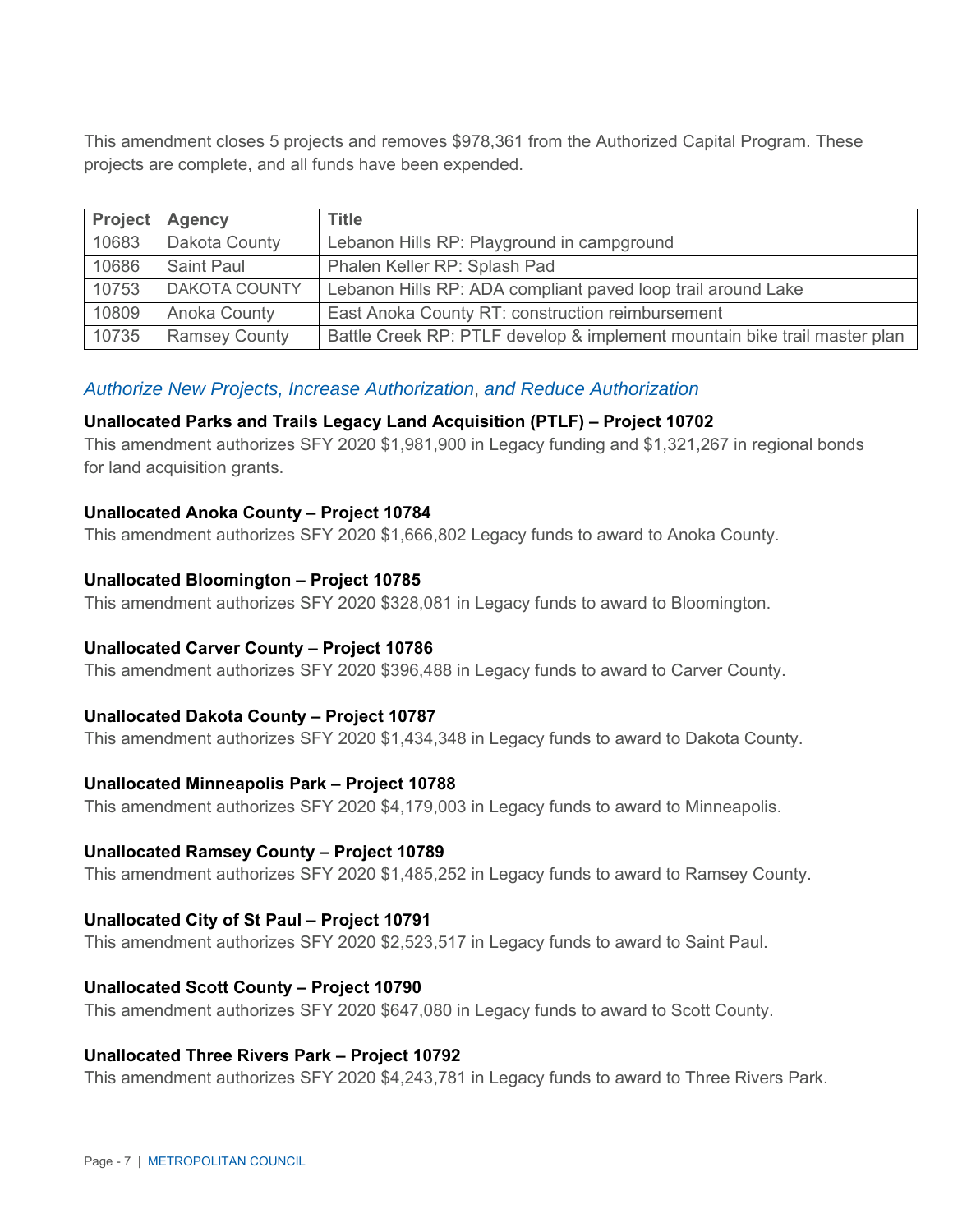#### **Unallocated Washington County – Project 10793**

This amendment authorizes SFY 2020 \$932,748 in Legacy funds to award to Washington County.

#### **Rationale**

The proposed amendment programs available state and regional funds to the Unified Budget to allow the Parks Implementing Agencies and the Council carry out work plans and long-term capital program.

#### **Thrive Lens Analysis**

The budget amendment supports the Thrive outcome of Stewardship through responsible planning and management of resources for the Community Development Division and Regional Parks.

#### **Funding**

This amendment authorizes \$19,819,000 in SFY 2020 Parks and Trails Legacy funding and \$1,321,267 in regional bonds.

Parks and Trails Legacy funds and Environmental and Natural Resources Trust Funds are provided by the State of Minnesota. The Council has budgeted for regional bonds to match state funds for applicable projects.

#### **Known Support / Opposition**

There is no known opposition.